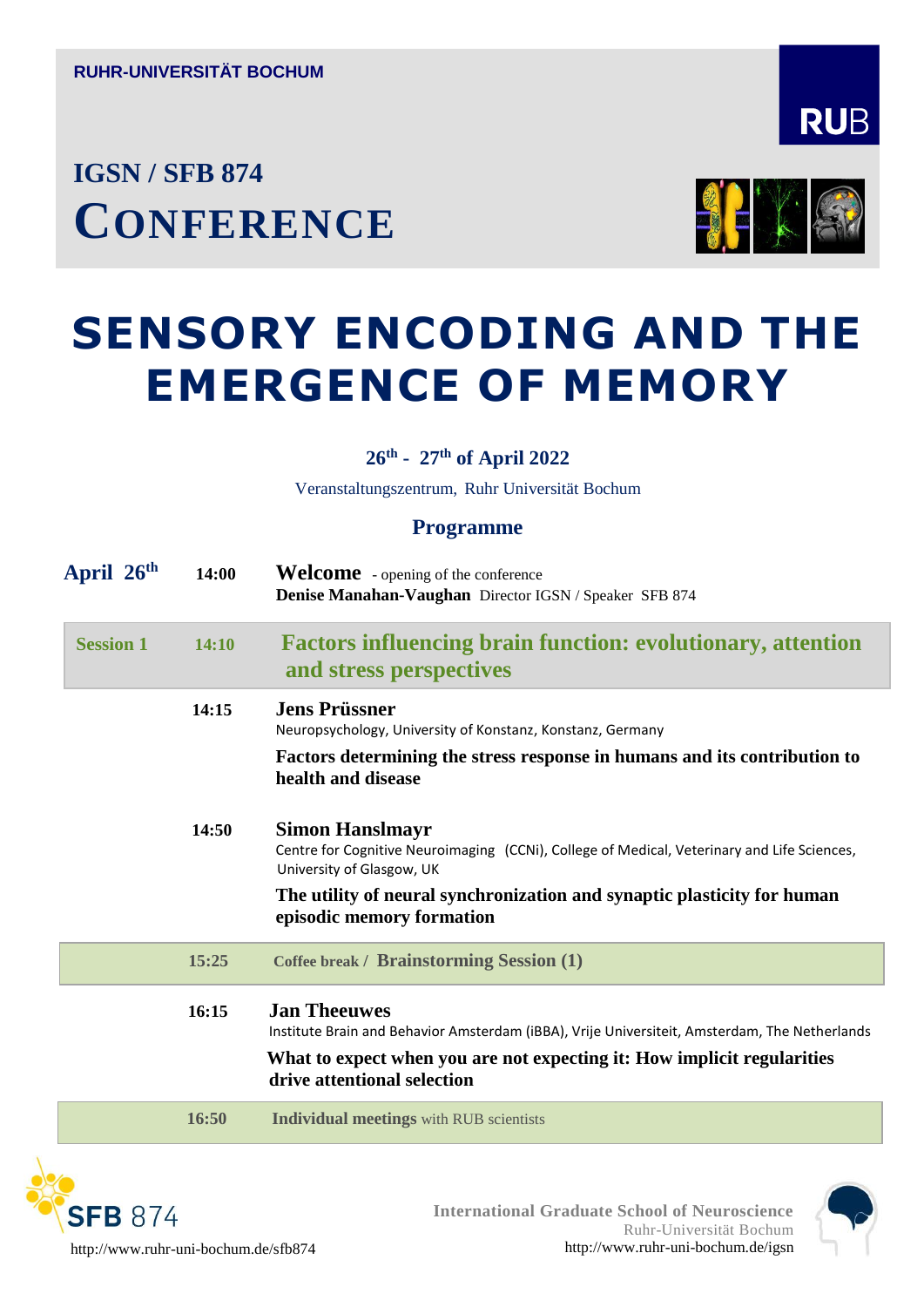### **IGSN / SFB 874 Conference: SENSORY ENCODING AND THE EMERGENCE OF MEMORY**

#### **April 27th -** Morning

| 9:15  | Microcircuit control of sensory information processing and                                                                                                       |
|-------|------------------------------------------------------------------------------------------------------------------------------------------------------------------|
|       | <b>behavior</b>                                                                                                                                                  |
| 9:20  | <b>Sage Boettcher</b><br>Department of Experimental Psychology, University of Oxford, UK<br>Memory in action: Action plans are encoded early into working memory |
| 9:55  | <b>David Burr</b><br>Department of Neuroscience, Psychology, Pharmacology and Child Health, University of<br>Florence, Italy                                     |
|       | Predictive perception: serial dependence, optimality and neural oscillations                                                                                     |
| 10:30 | Coffee break / Poster Session / Brainstorming Session (2)                                                                                                        |
|       | <b>Jennifer Raymond</b>                                                                                                                                          |
|       | 11:25                                                                                                                                                            |

Department of Neurobiology, School of Medicine, Stanford University, USA **Learning and meta-learning rules in the cerebellum** 

 **12:00 Lunch break**